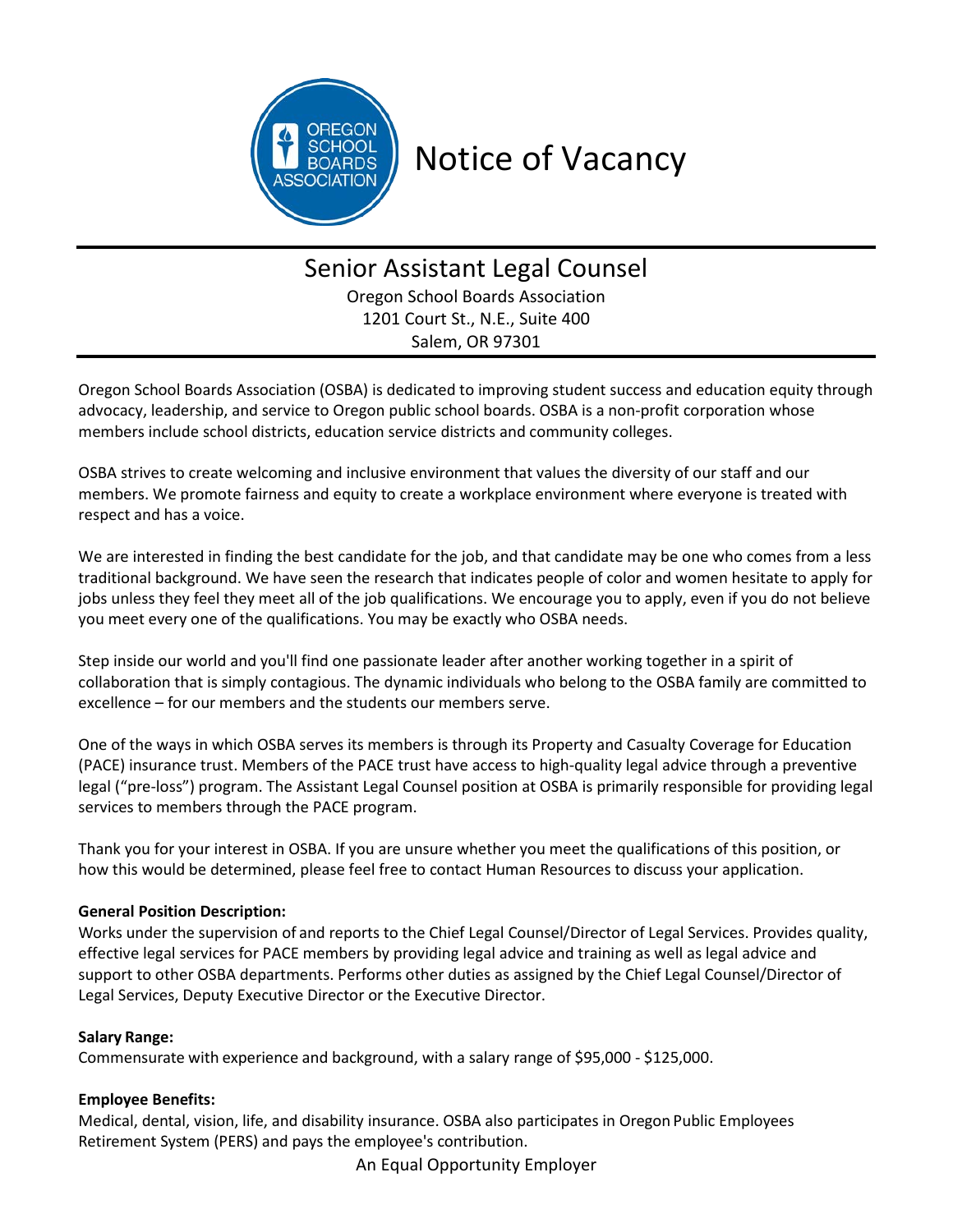#### **Work Location**:

OSBA offices are located in Salem, Oregon. However, in an effort to attract top-quality candidates, OSBA will consider candidates who would work remotely from another part of Oregon.

#### **Essential Job Functions:**

Provides legal advice to member school districts, charter schools, community colleges and Education Service Districts on a range of legal issues including but not limited to: labor and employment matters, public record and public meetings, student records issues, review of contracts, waivers, student disciplinary procedures and other issues which give rise to potential legal liability for members.

May represent PACE members in litigation in Oregon state and federal courts and administrative proceedings as assigned by the Chief Legal Counsel/Director of Legal Services. May serve as assistant or primary counsel in representing members in matters covered under the PACE insurance contract.

Remains current on developing issues and changes in relevant rules or laws to inform and helps OSBA members through written legal updates on impact and implementation.

Provides legal support to OSBA departmentsas assigned.

Assists OSBA and PACE in developing and presenting statewide topical workshop programs for members. Develops individualized workshops for members as assigned.

Works independently in such a manner which advances the OSBA's goal of quality service delivery to OSBA members.

Communicates effectively with members (e.g., board members, district or college staff and others) within the course ofwork.

#### **Physical Qualifications:**

The work isprimarily sedentary but involves some standing. The tasksinclude seated work, some light carrying, manual dexterityand bending and lifting. The employee is occasionally required to driveand travel throughout the state. Limited out of state travel on occasion.

#### **Minimum Job Qualifications:**

Law degreefrom an ABA accredited law school. Active member ofthe Oregon State Bar or eligible to be licensed to practicewithin a short period of time. Background in employment law required. Experience with public sector representation generally and with education law highly preferred. Experience in, or knowledge of, the Oregon public education system or similar government operations is preferred.

10 or more years as a practicing attorney, 5 or more years' experience in school law is required for the Senior Assistant Legal Counsel position. 10 or more years' experience advising clients/organizations on employment related topics (e.g., Title VII, retaliation, family leave) preferred. Experience with public sector legal issues (e.g., public meetings, public records), and/or school and education law (e.g., Title IX, Section 504, student records) preferred.

Experience in civil litigation and knowledge of Oregon state and federal rules of court is preferred.

# **To apply submit the following materials:**

- 1. A cover letter;
- 2. Current resume.

# **ReasonableAccommodations:**

Reasonable accommodations for the application and interview process will be provided upon request and as required in accordance with the Americans with Disabilities Act of 1990. Applicants with disabilities may contact OSBA at 588-2800 for additional information or assistance. Applicants with speech or hearing-impairments may contact OSBA for assistance through the Oregon Telecommunications Relay Service by dialing 1-800-735-2900.